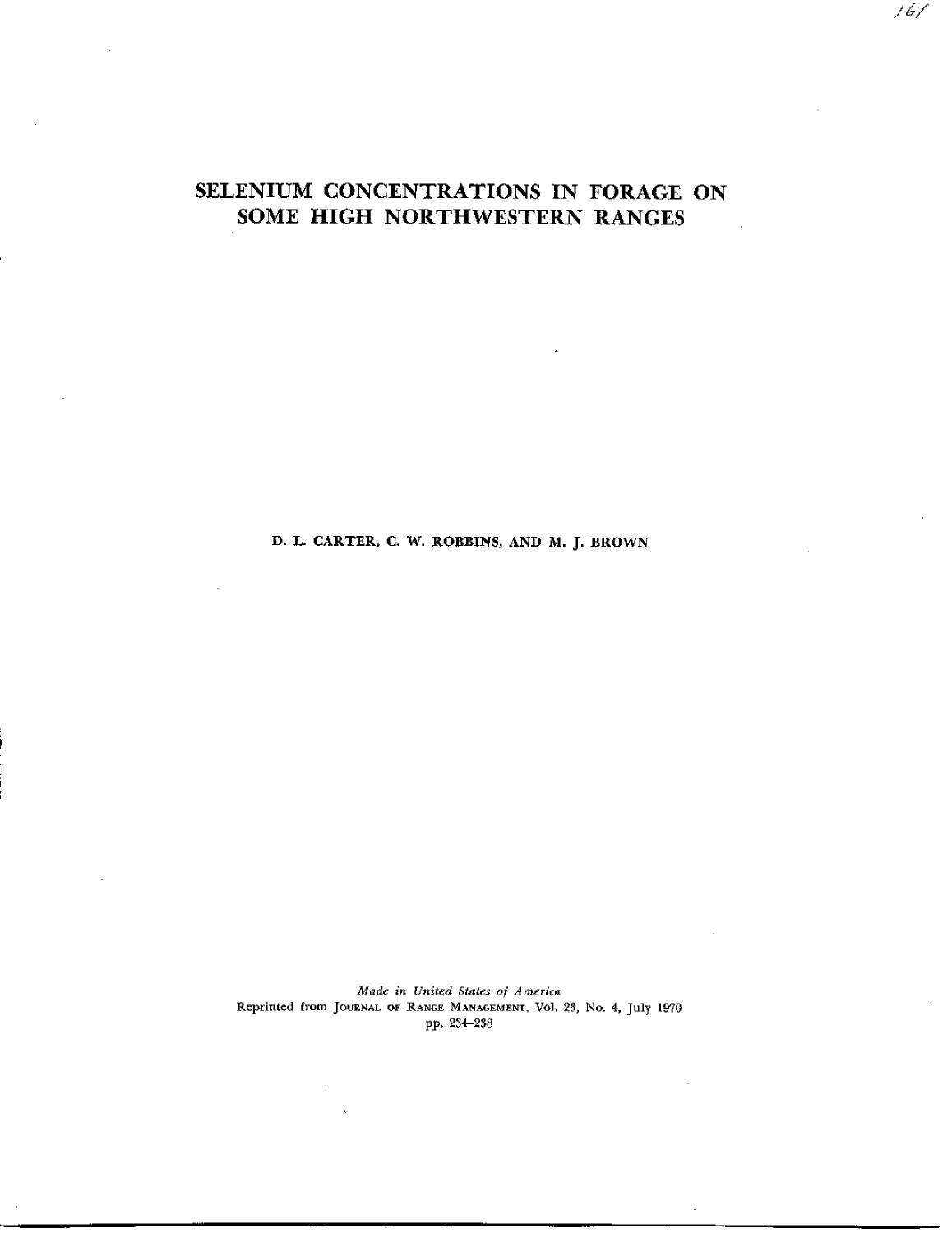# Selenium Concentrations in Forage on Some High Northwestern Ranges<sup>1</sup>

## D. L. CARTER, C. W. ROBBINS, AND M. J. BROWN

*Research Soil Scientist and Soil Scientists, Snake River Conservation Research Center, Northwest Branch, Soil and Water Conservation Research Division, Agricultural Research Service, U.S. Department of Agriculture, Kimberly, Idaho.*

### Highlight

Forages produced on some high northwestern ranges were analyzed for selenium concentration to determine the hazard of white muscle disease (WMD) in calves and lambs. The selenium concentration *in* 94 forage samples ranged from 0.01 to 0.78 ppm, of which 20 samples contained more than 0.10 ppm. The remaining 74 samples contained less than 0.10 ppm and 59 of those contained less than 0.05 ppm. Approximately 90% of the summer ranges studied produce forage containing less than 0.10 ppm selenium. Thus, the hazard of WMD on these northwestern ranges may be high. Ranchers should work individually and in groups to ascertain losses from the disease and minimize them by injecting the animals with selenium.

Livestock losses from selenium responsive diseases are common in the northwestern United States. White muscle disease (WMD), the most common of these diseases, afflicts calves and lambs, causing serious economic losses. WMD occurs when animal feeds contain insufficient selenium for normal animal nutrition (Muth, 1963). The minimal diet level of selenium required to prevent WMD is from 0.03 to 0.10 parts per million (ppm), depending upon the level of vitamin E and possibly other substances (Allaway et al., 1967; and Underwood, 1966). While range forage is still green, it contains a good supply of vitamin E and the required selenium content to prevent WMD is below 0.10 ppm and may be as low as 0.03 ppm. As the range forage dries, the selenium content required to prevent WMD increases to about 0.10 ppm. WMD is common in animals being fed hay that contains less than this amount.

Animals on high selenium diets for a few months build up selenium reserves that may protect them and their offspring from WMD for a full year. Thus, the selenium content of feed being consumed by livestock during all seasons should be known. Low selenium diets at a certain time may not represent a WMD hazard if animals have built-up protective reserves from a previous diet. The duration of these selenium reserves depends on the concentration in the diet and how long the animals are on that diet.

Generally, only animals less than six months old are afflicted by WMD. The disease is characterized by muscle tissue degeneration, and the animal may or may not exhibit visible symptoms, depending on the muscles that are affected. Heart muscles are most commonly affected, and animals may exhibit no symptoms until death. Other muscles commonly affected are hindquarter, forequarter, and throat muscles. When these muscles degenerate, the animals have difficulty walking, standing, or swallowing. Often the degenerating muscle tissue contains white deposits of calcium compounds. Hence the name—white muscle disease.

Plants may contain from none to several thousand parts per million of selenium, depending upon the plant species and the soil. On alkaline soils, certain plants may accumulate concentrations toxic to livestock. Toxicity usually results from eating plants containing from four to several thousand parts per million selenium (Rosenfeld and Beath, 1964). Extensive information is available about selenium toxicity to animals and the geographic regions where selenium toxicity is likely are also well characterized.

A map showing the selenium concentration in forage and hay crops produced in broad general areas is available (Kubota et al., 1967). Alfalfa was the primary plant sampled for this map, and high rangeland samples were not included. A more detailed map showing selenium concentration in forage and hay crops in the Pacific Northwest was published later (Carter et al., 1968), but again alfalfa was generally the plant sampled. This latter study did include samples from three high ranges, however. The data from these three ranges indicated

<sup>&#</sup>x27;Received July 16, 1969; accepted for publication September 15, 1969.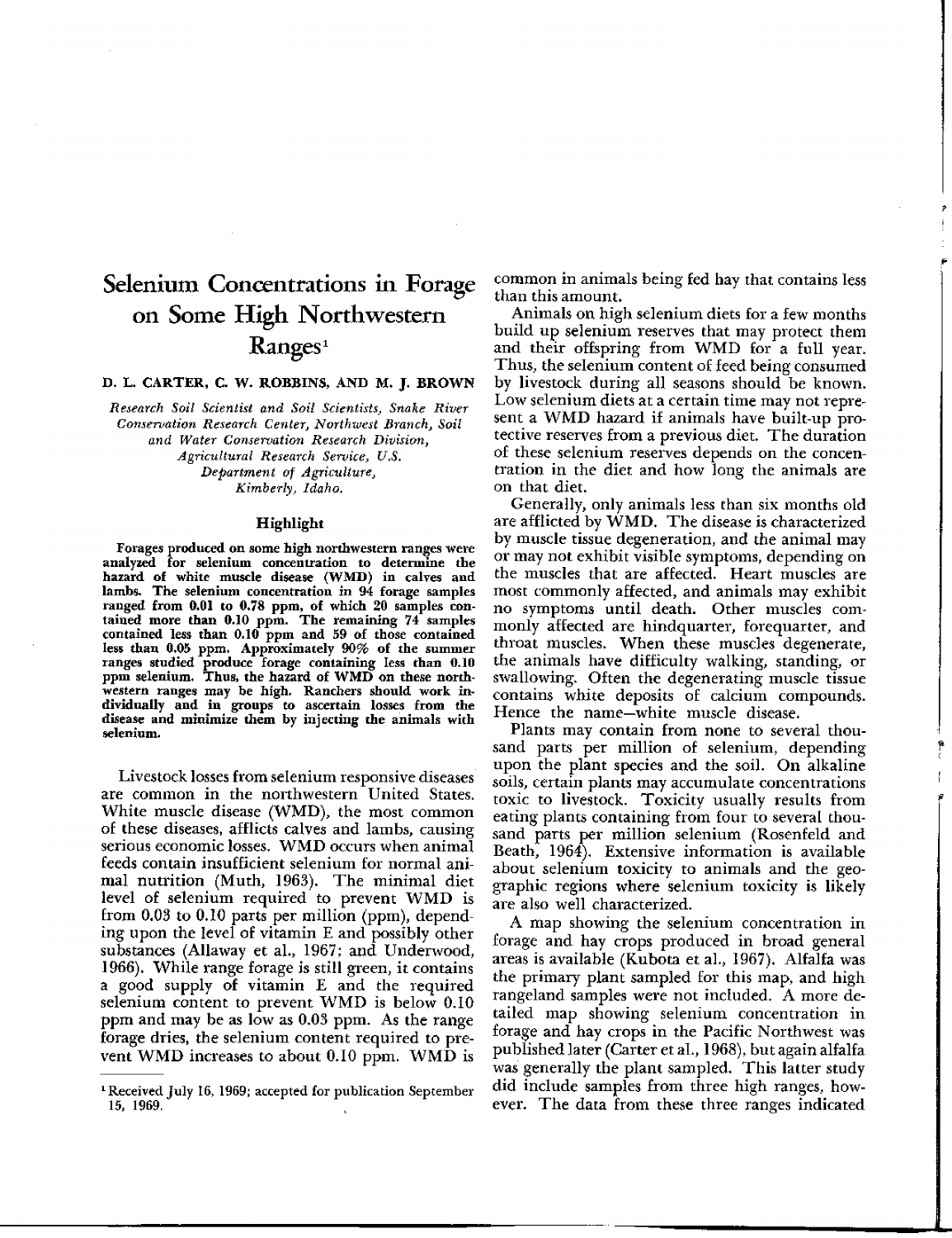that forage on some high northwestern ranges may be low in selenium content.

#### Methods

Sampling locations were selected on high northwestern rangelands used for summer and early fall grazing. The locations selected represent large areas typical of the particular high range. These ranges are generally conifer-aspengrass or conifer-grass complexes. Mixed forage being consumed by livestock was sampled at each location. At most sites the samples were composed of 4 to 8 different plant species. The relative proportions of the various species were not determined because the primary objective was to sample the forage being consumed by the livestock. Each sample was composed of clippings of mixed forage from at least 20 different plants or plant clusters. Generally, the samples were composited from plants sampled over more than one acre. Care was taken to avoid sampling plants and areas that might have been contaminated by construction activities or excessive animal. activity.

The samples were placed in cloth bags, taken to the laboratory, dried at 50 C for at least 48 to 72 hours, and ground to pass through a 1-mm sieve. The selenium content was determined fluorometrically by the method of Allaway and Cary (1964).

No selenium accumulator plants grow in any of the high elevation areas sampled. However, to assure that mixed species samples represented the true selenium content of all forage in the area, samples of several individual species were collected at some sampling sites. The selenium contents of different species at the same site were very nearly the same. Differences were generally within the margin of experimental error of the analysis procedure. These results agree with a report that the selenium concentration of nonaccumulator species will be nearly the same on low selenium soils (Ehlig et al., 1968). Thus, even if animals selectively grazed, they would obtain about the same quantity of selenium as they would from random grazing.

#### **Results and Discussion**

The selenium content of 94 forage samples from high northwestern ranges varied from 0.01 to 0.78 ppm, but only 20 samples contained more than 0.10 ppm. The remaining 74 samples contained less than 0.10 ppm selenium. Of these 74 samples, 59 contained less than 0.05 ppm. Thus, forage produced on many high summer ranges in the northwestern U.S. is low in selenium concentration, and livestock losses from WMD and other selenium-responsive diseases may occur on these rangelands.

The high rangelands sampled were grouped into 14 areas according to geographic location (Fig. 1). Each range area was then classified according to the selenium level found in the forage sample (Table 1). Where 75% or more of the samples contained more than 0.10 ppm selenium, the area was classified as adequate in selenium, even though it is realized that some ranges in this group may have localized areas of inadequate selenium in the forage. Where 75% or more of the samples contained



FIG. 1. Geographic location of high northwestern ranges where forage was sampled for determining selenium content.

less than 0.10 ppm selenium, the area was classified low or very low in selenium level depending upon the proportion containing less than 0.05 ppm selenium. Areas not falling in the described groupings were classified as variable in selenium level. Some information on the geologic materials and the soil associations present in each area is also given in Table I (Ross and Forester, 1947, and Western Land Grant Universities and Colleges and the Soil Conservation Service, 1964).

Areas 1, 6, 9 and 13 produce forage that generally contains adequate selenium for animals. Area <sup>I</sup> is north of Burns, Ore., and lies within an area where Carter et al. (1968) found that alfalfa at lower elevations contained adequate selenium. Thus, both high elevation summer forage and hay used for winter feed contains sufficient selenium to protect livestock from WMD. This range was the largest summer range sampled that produced forage containing adequate selenium. Area 6 comprises the Big and Little Lost River drainages in Idaho, including the important Copper Basin range. This area also lies within an area where alfalfa grown at lower elevations contained adequate selenium. Area 9 is on a mountain range containing phosphate deposits known to contain considerable selenium (unpublished data of au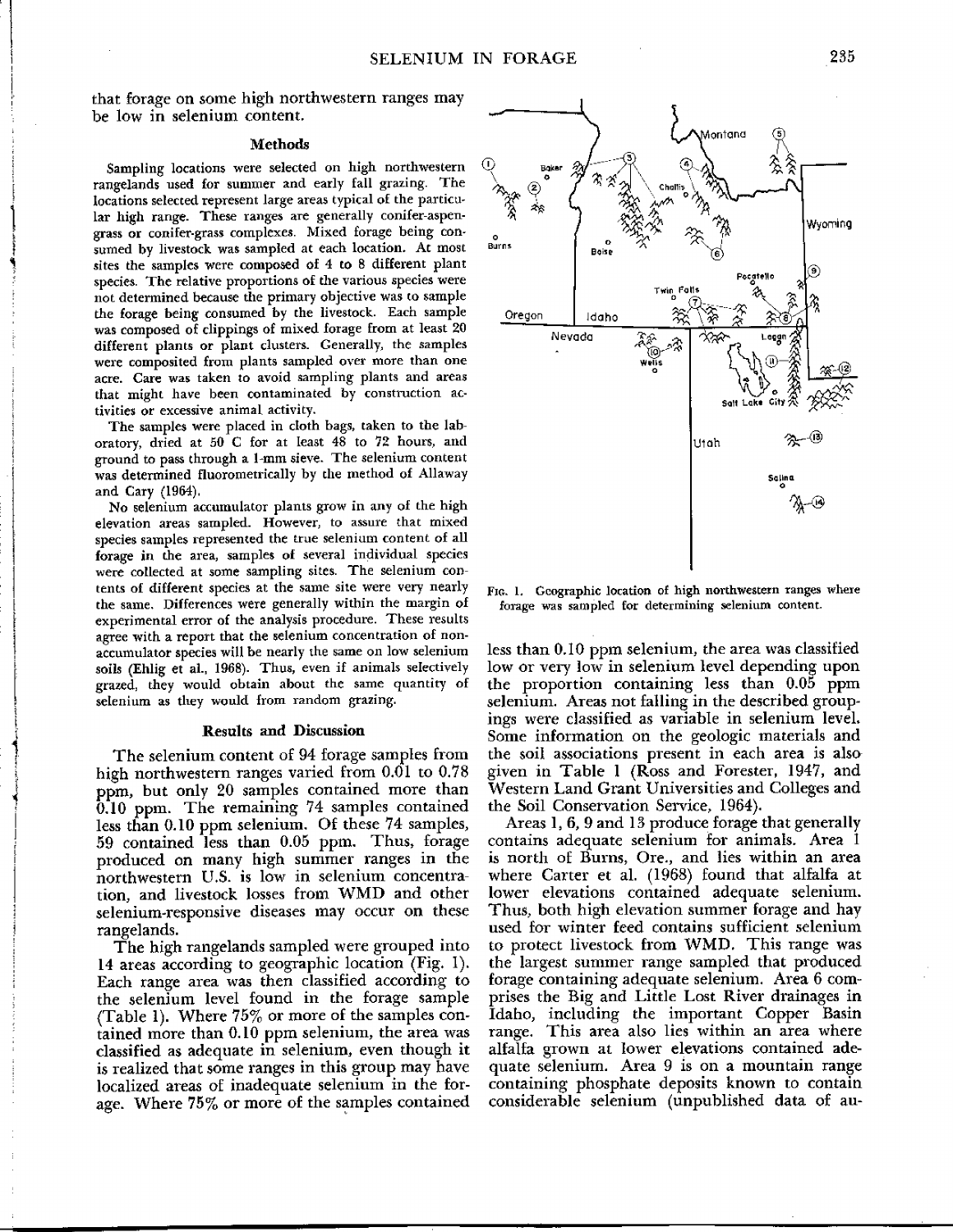Table 1. **Selenium concentration in forage from high summer ranges. Area** locations are **shown in Fig.** 1.

| Area         | <b>States</b> | Counties                                                               | <b>National</b><br>forests            | Elevation          | Number of samples<br>by selenium<br>concentration<br>(ppm) ranges |                |                         | Selenium<br>level |
|--------------|---------------|------------------------------------------------------------------------|---------------------------------------|--------------------|-------------------------------------------------------------------|----------------|-------------------------|-------------------|
|              |               |                                                                        |                                       | (tt) of<br>samples | $0.05 -$<br>$0 - 0.050010$<br>>0.10                               |                |                         |                   |
| 1            | <b>Oregon</b> | Harney, Grant+<br>Baker                                                | $\text{Malheur}_{\omega h}^{luallow}$ | 5000-5500          | ı                                                                 | 1              | 6                       | Adequate          |
| 2            | Oregon        | $\frac{H_{\text{grnerv}}}{\mathcal{B}_{\text{c}} \kappa_{\text{e}} r}$ | Willowa <sup>"</sup><br>Whitman       | 5260-6000          | 1                                                                 | $\mathbf{I}$   | 0                       | Low               |
| 3            | Oregon        | Baker                                                                  | Willowa-                              | 5000-7250          | 11                                                                | 2              | 1                       | Very low          |
|              | Idaho         | Washington                                                             | Whitman                               |                    |                                                                   |                |                         |                   |
|              |               | <b>Adams</b>                                                           | Payette                               |                    |                                                                   |                |                         |                   |
|              |               | Valley                                                                 | <b>Boise</b>                          |                    |                                                                   |                |                         |                   |
|              |               | Custer                                                                 | Challis                               |                    |                                                                   |                |                         |                   |
|              |               | Elmore                                                                 | Salmon                                |                    |                                                                   |                |                         |                   |
|              |               | Camas                                                                  |                                       |                    |                                                                   |                |                         |                   |
| 4            | Idaho         | Lemhi<br><b>Custer</b>                                                 | Challis<br>Salmon                     | 7000-8300          | ı                                                                 | 1              | $\mathbf{0}$            | Low               |
|              | Montana       | Madison                                                                | Beaverhead                            | 7000-8000          | 6                                                                 | 0              | 0                       | Very low          |
| 5<br>6       | Idaho         | Custer                                                                 | Challis                               | 7000-8000          | 0                                                                 | 0              | $\overline{\mathbf{2}}$ | Adequate          |
| 7            | Idaho         | Twin Falls                                                             | Sawtooth                              | 7000-10000         | 17                                                                | 3              | $\overline{\mathbf{2}}$ | Very low          |
| 8            | Idaho         | Power                                                                  | Caribou                               | 5500-7200          | $\overline{2}$                                                    | $\overline{2}$ | $\bf{0}$                | Low               |
|              | Wyoming       | Franklin                                                               | <b>Bridger</b>                        |                    |                                                                   |                |                         |                   |
|              |               | Bear                                                                   |                                       |                    |                                                                   |                |                         |                   |
|              |               | Lincoln                                                                |                                       |                    |                                                                   |                |                         |                   |
| 9            | Idaho         | Custer                                                                 | Caribou                               | 7500               | 0                                                                 | $\bf{0}$       | 1                       | Adequate          |
| 10           | <b>Nevada</b> | Elko                                                                   | Humboldt                              | 5000-8000          | 3                                                                 | 0              | 1                       | Low               |
| $\mathbf{H}$ | Utah          | Cache                                                                  | Wasatch                               | 6750-8600          | 2                                                                 | $\overline{2}$ | $\mathbf{1}$            | Low               |
|              |               | Weber                                                                  | Cache                                 |                    |                                                                   |                |                         |                   |
|              |               | Davis                                                                  |                                       |                    |                                                                   |                |                         |                   |
|              |               | Salt Lake                                                              |                                       |                    |                                                                   |                |                         |                   |
| 12           | Utah          | Summit                                                                 | Wasatch                               | 7000-10000         | 6                                                                 | 1              | $\bf{0}$                | Very low          |
|              | Wyoming       | Uinta                                                                  | Uinta<br>Ashley                       |                    |                                                                   |                |                         |                   |
| 13           | Utah          | Utah                                                                   | Uinta                                 | 7000               | $\bf{0}$                                                          | 0              | 1                       | Adequate          |
| 14           | Utah          | Sevier                                                                 | Fishlake                              | 8000-10000         | 9                                                                 | $\overline{2}$ | 5                       | Variable          |
|              |               |                                                                        |                                       | <b>TOTAL</b>       | 59                                                                | 15             | 20                      |                   |

thors). The sample from area 9 contained 0.78 ppm selenium, the highest found in the study. Area 13 is part of the Uinta National Forest south of Payson, Utah. Areas 9 and 13 lie within areas mapped variable by Carter et al. (1968). Thus livestock grazing summer ranges may or may not obtain adequate diet selenium for part of the year on these areas, depending upon the selenium content of winter feed.

Area 14 was the only range classified as variable. On this range, 69% of the samples contained less than 0.10 ppm selenium. Livestock losses from WMD in that area depend upon where the stock graze, supplement feeding programs and the selenium content of hay feed on home ranches. The WMD hazard is fairly high in area 14.

Five range areas produce forage classified as low in selenium level. These are areas 2, 4, 8, 10, and 11. Area 2 is south of Baker, Oregon in the Willowa-Whitman National Forest. Area 4 represents two ranges east of Challis, Idaho. Area 8 includes most of the high range in the southeastern corner of Idaho. Area 10 is the high range in northeastern Nevada, and area 11 is the Wasatch Mountain range in Utah. Livestock grazing forage on these ranges may not obtain adequate selenium to protect young animals from WMD.

The remaining four range areas produce forage very low in selenium content. Area 3 includes a vast area north of Boise, Idaho which extends into Oregon. Area 5 is in southern Montana, and it lies within a region where alfalfa grown at lower elevations is also low in selenium (Carter et al., 1968). Area 7 includes portions of the Sawtooth National Forest in southern Idaho and Northern Utah. Area 12 is the Uinta Mountains in Utah with one sample from Wyoming.

Ranges producing low and very low selenium forage represent approximately 90% of the grazing area studied. Only a small portion of the rangeland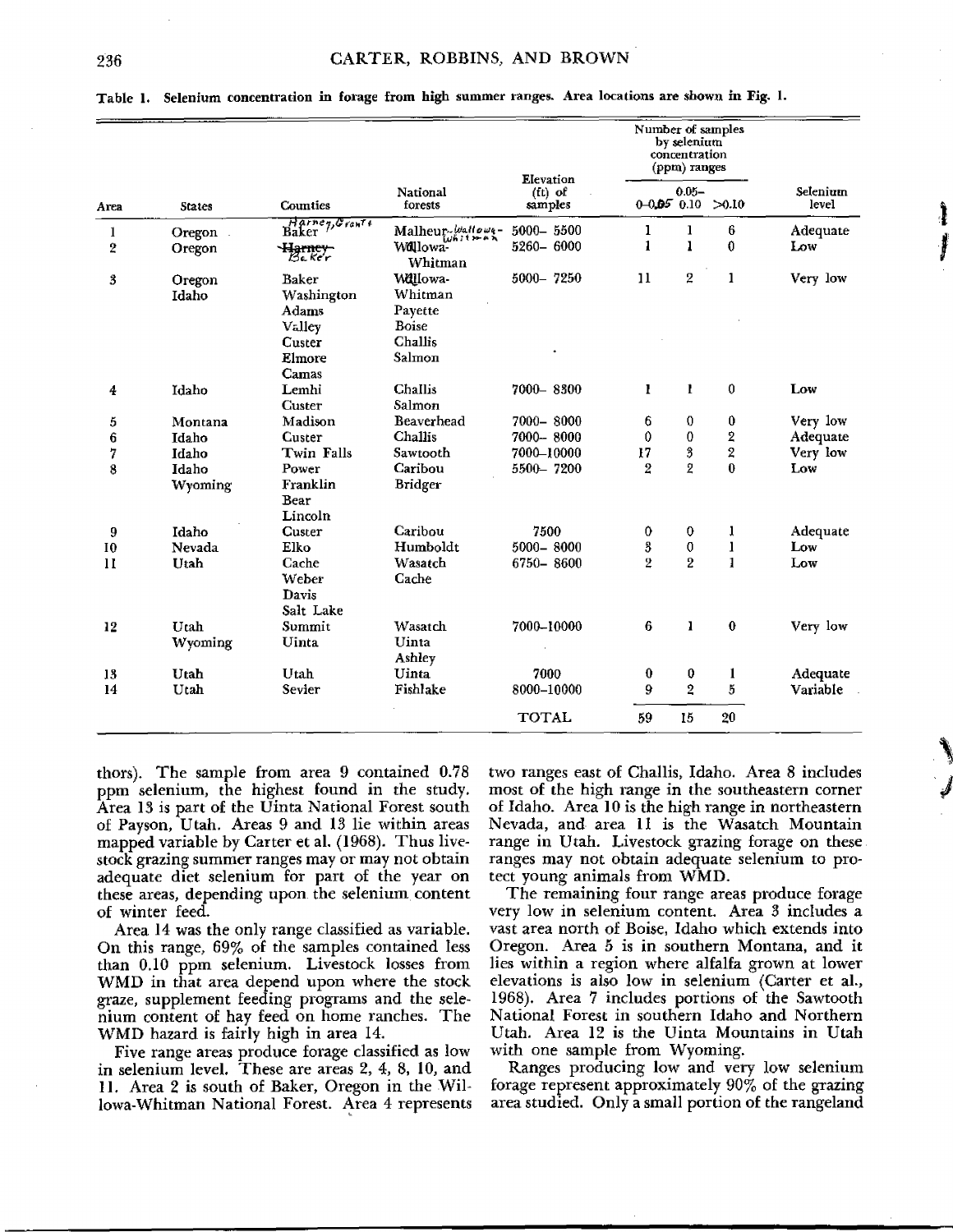Table 2. Geologic materials and soil **associations for the sampling areas.**

| Soils of the cool to cold subhumid and humid forested<br>regions (F). Western Brown Forest, Regosol and Lithosol<br>$(F 14)$ .                                         |  |  |  |  |  |
|------------------------------------------------------------------------------------------------------------------------------------------------------------------------|--|--|--|--|--|
| Soils of the cool to cold, subhumid and humid forested<br>regions (F). Western Brown Forest, Regosol and Lithosol                                                      |  |  |  |  |  |
| Soils of the cool to cold, subhumid and humid forested<br>regions $(F)$ . Brown Podzolic, Lithosol and Regosol $(F2)$                                                  |  |  |  |  |  |
| Dark colored soils of the subhumid regions (D). Prairie,<br>Gray Brown Podzolic and Western Brown Forest (D 8).                                                        |  |  |  |  |  |
| Dark colored soils of the subhumid regions (D). Cherno-                                                                                                                |  |  |  |  |  |
| Dark colored soils of the subhumid regions (D). Prairie,<br>Gray Brown Podzolic and Western Brown Forest (D 8).                                                        |  |  |  |  |  |
| Dark colored soils of the subhumid regions (D). Prairie,<br>Gray Brown Podzolic and Western Brown Forest (D 8).<br>Prairie, Gray Wooded, Chestnut and Lithosol (D 10). |  |  |  |  |  |
| Dark colored soils of the subhumid regions (D). Cheno-<br>zem, Chestnut and Prairie (D 2). Prairie, Gray Brown                                                         |  |  |  |  |  |
| Soils of the cool to cold, subhumid and humid forested<br>regions (F). Gray Wooded, Gray Brown Podzolic, and                                                           |  |  |  |  |  |
| Dark colored soils of the subhumid regions (D). Prairie                                                                                                                |  |  |  |  |  |
| Dark colored soils of the subhumid regions (D). Prairie,                                                                                                               |  |  |  |  |  |
| Soils of the cool to cold, subhumid and humid forested<br>regions (F). Gray Wooded, Podzol, and Lithosol (F 10).                                                       |  |  |  |  |  |
| Dark colored soils of the subhumid regions (D). Prairie,                                                                                                               |  |  |  |  |  |
| Dark colored soils of the subhumid regions (D). Prairie,                                                                                                               |  |  |  |  |  |
|                                                                                                                                                                        |  |  |  |  |  |

produces forage with adequate selenium to assure protecting livestock from WMD. Therefore, the hazard for livestock losses from WMD on these western ranges may be high. However, actual losses may not be great on all these ranges because of high vitamin E content of green forage, and other factors.

Incidence of WMD in calves and lambs is related to the supply of selenium to the mother before the calves and lambs are born. There is some lasting protection against WMD when mother animals have been supplied adequate selenium. How long the protection lasts depends upon many factors such as the length of the adequate supply period and the selenium concentration in the supplying source relative to the critical protective level. Thus calves and lambs born on high summer ranges may not suffer WMD even though the

forage contains insufficient selenium. Protection of young animals can also be assured by injecting the mothers with selenium during gestation (Hidiroglou et al., 1965; and Mace et al., 1962). Another way to provide protective selenium on high ranges would be by supplying selenium-fortified salt, if it were approved for use (Paulson et al., 1968).

The feed consumed by livestock during the entire year should be considered in management practices to combat WMD losses. Cattle and sheep usually are fed hay in the winter, graze low elevation ranges in the spring, graze high elevation ranges in the summer, and again graze low elevation ranges and late growth in cultivated fields in the fall. In this type of management system there are at least three sources of feed—the hay, the low elevation range forage, and the high elevation